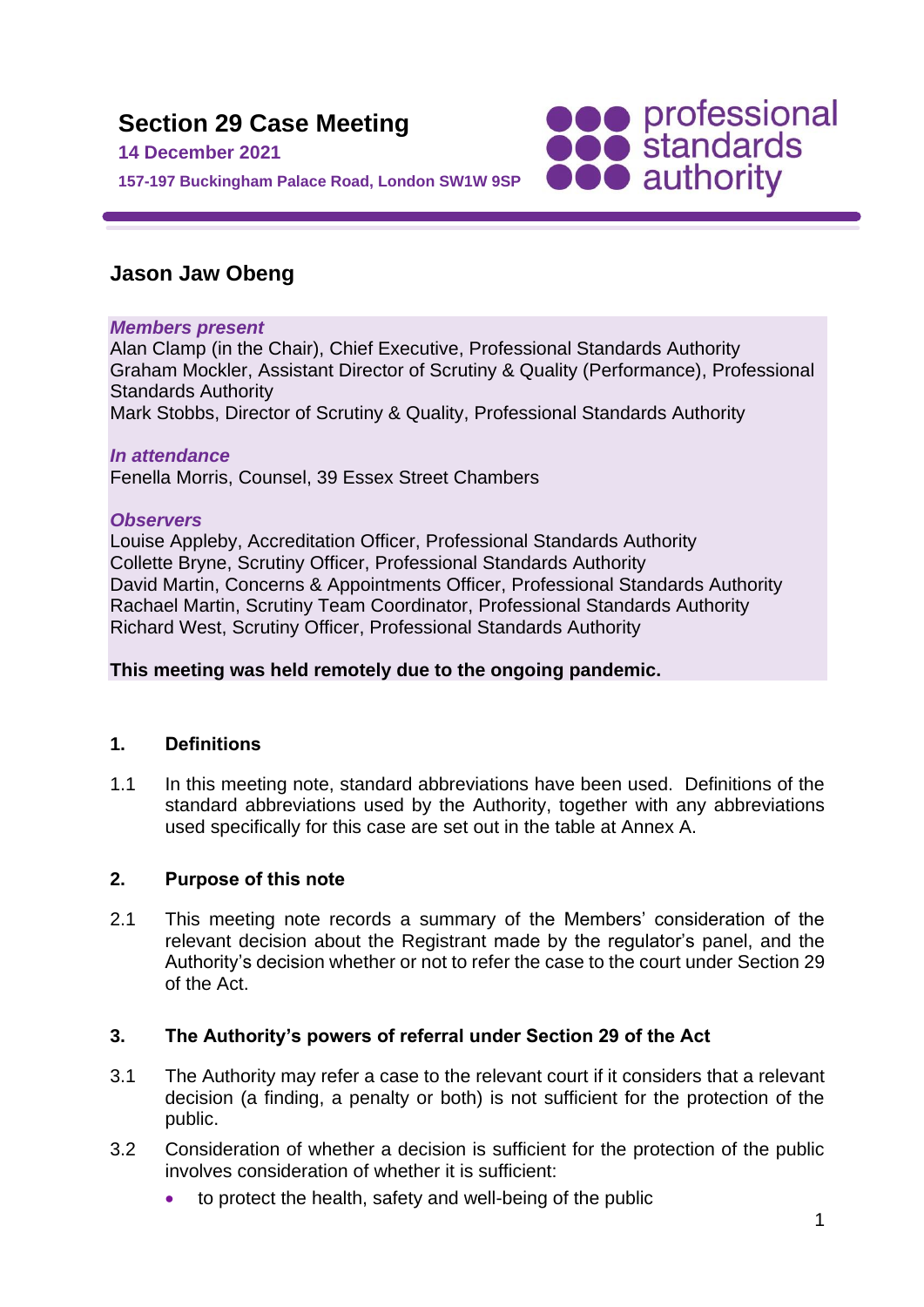- to maintain public confidence in the profession concerned, and
- to maintain proper professional standards and conduct for members of that profession.
- 3.3 This will also involve consideration of whether the panel's decision was one that a disciplinary tribunal, having regard to the relevant facts and to the object of the disciplinary proceedings, could not reasonably have reached; or was otherwise manifestly inappropriate having regard to the safety of the public and the reputation of the profession (applying *Ruscillo*<sup>1</sup> ).

#### **4. Conflicts of interest**

4.1 The Members did not have any conflicts of interest.

#### **5. Jurisdiction**

5.1 The Legal Advisor confirmed that the Authority had jurisdiction to consider the case under Section 29 of the Act. Any referral in this case would be to the High Court of Justice of England and Wales and the statutory time limit for an appeal would expire on 23 December 2021.

#### **6. The relevant decision**

- 6.1 The relevant decision is the Determination of the Panel following a hearing which concluded on 22 October 2021.
- 6.2 The Panel's Determination which includes the charges and findings is set out at Annex B.

# **7. Documents before the meeting**

- 7.1 The following documents were available to the Members:
	- Determination of the panel dated 22 October 2021
	- The Authority's Detailed Case Review
	- Transcripts of the hearing dated 19 22 October 2022
	- Final witness statement bundle
	- Final exhibit bundle
	- Proof of Service bundle
	- Registrant bundle
	- Completed case management form
	- My path entry document

<sup>&</sup>lt;sup>1</sup> CRHP v Ruscillo [2004] EWCA Civ 1356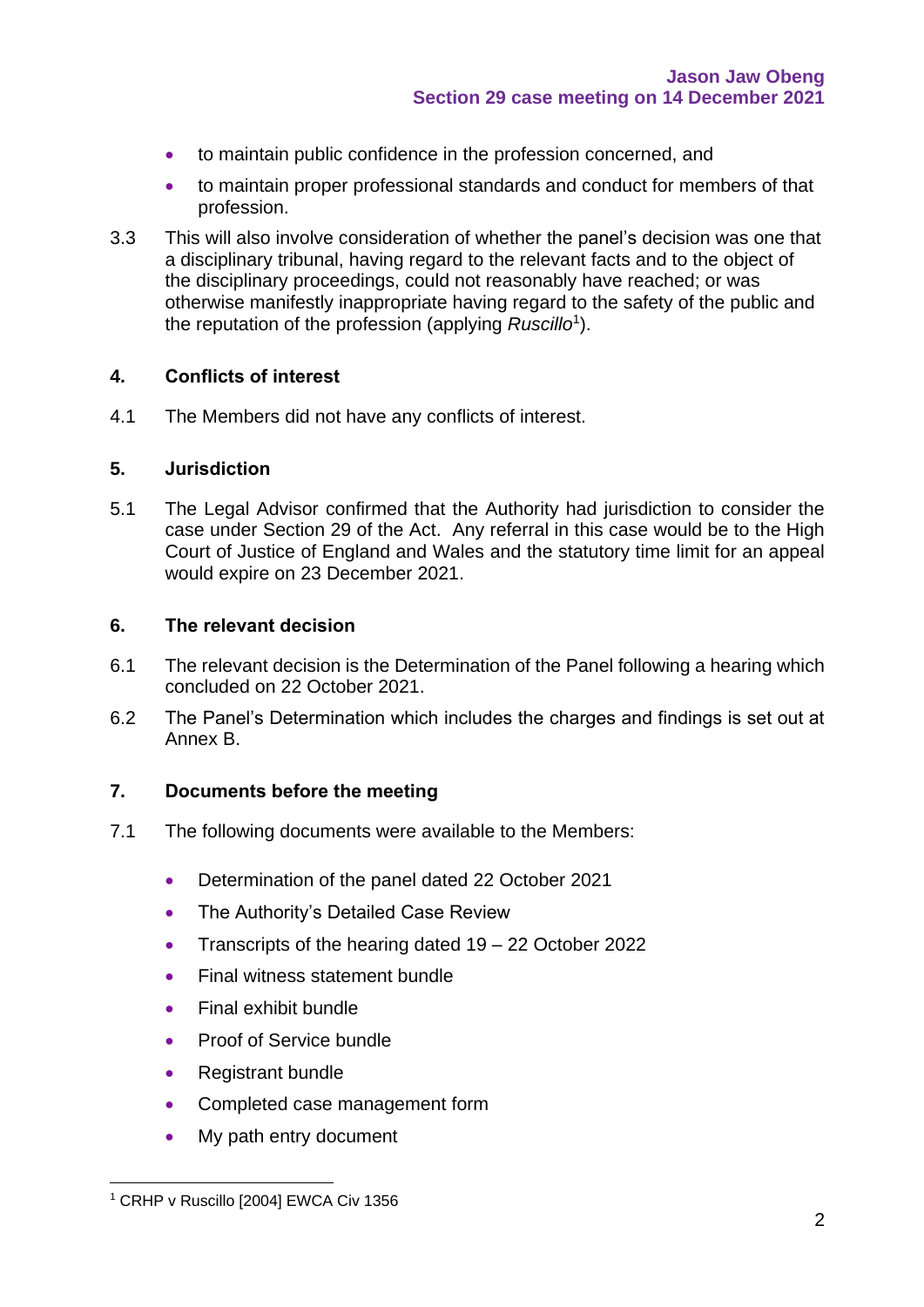- Restraint and Violence Reduction Policy
- Hearing Decision Letter
- Notice of hearing to registrant
- The NMC's Indicative Sanctions Guidance
- The Authority's Section 29 Case Meeting Manual
- 7.2 The Members and the Legal Advisor were provided with a copy of a response from the NMC to the Authority's Notification of s.29 Meeting. The Members considered the response having received legal advice and after they reached a conclusion on the sufficiency on the outcome.

#### **8. Background**

- 8.1 The registrant was employed as a Bank Nurse at the time of the incident and worked within the Low Secure Women's Mental Health Unit (the Unit) of Cygnet Hospital in Bradford, where he had been employed since September 2013.
- 8.2 The allegations considered by the panel concerned the registrant's conduct during a night shift on 23 May 2020, when he was working with two Healthcare Assistants.
- 8.3 During this shift, it is alleged that Patient A requested to go for a cigarette break, but the registrant informed Patient A that the ward could not permit this at the time due to staff shortages. It is alleged that this resulted in an altercation between him and Patient A. During this altercation the registrant allegedly pointed and/or shook his finger in Patient A's face, raised his hand towards the patient, and made physical contact with the patient's face. The incident was captured on CCTV.
- 8.4 The registrant documented Patient A's presentation during his shift and handed this over in the morning to incoming staff. However, it was further alleged that the registrant failed to record that he had made physical contact with Patient A or escalate the incident captured on CCTV. This omission was alleged as dishonest.
- 8.5 On 28 May 2020, Patient A's sister telephoned the Unit to enquire about what had transpired between the registrant and Patient A.
- 8.6 An investigatory meeting was held on 23 June 2020 with the registrant and the Unit's General Manager. A disciplinary hearing was subsequently held on 10 July 2020, which resulted in the registrant's dismissal on the grounds of gross misconduct. The registrant made an appeal against his dismissal on the basis that his dismissal was unfair, harsh and biased. The appeal hearing was held on 27 July 2020, and the outcome was that his dismissal was upheld.
- 8.7 The registrant made partial admissions to the allegations at the hearing. He did not admit that he made aggressive contact with Patient A's face or that his conduct was dishonest in that he knew he was required to note and/or report the incident or that he deliberately sought to mislead any subsequent reader by omitting the incident.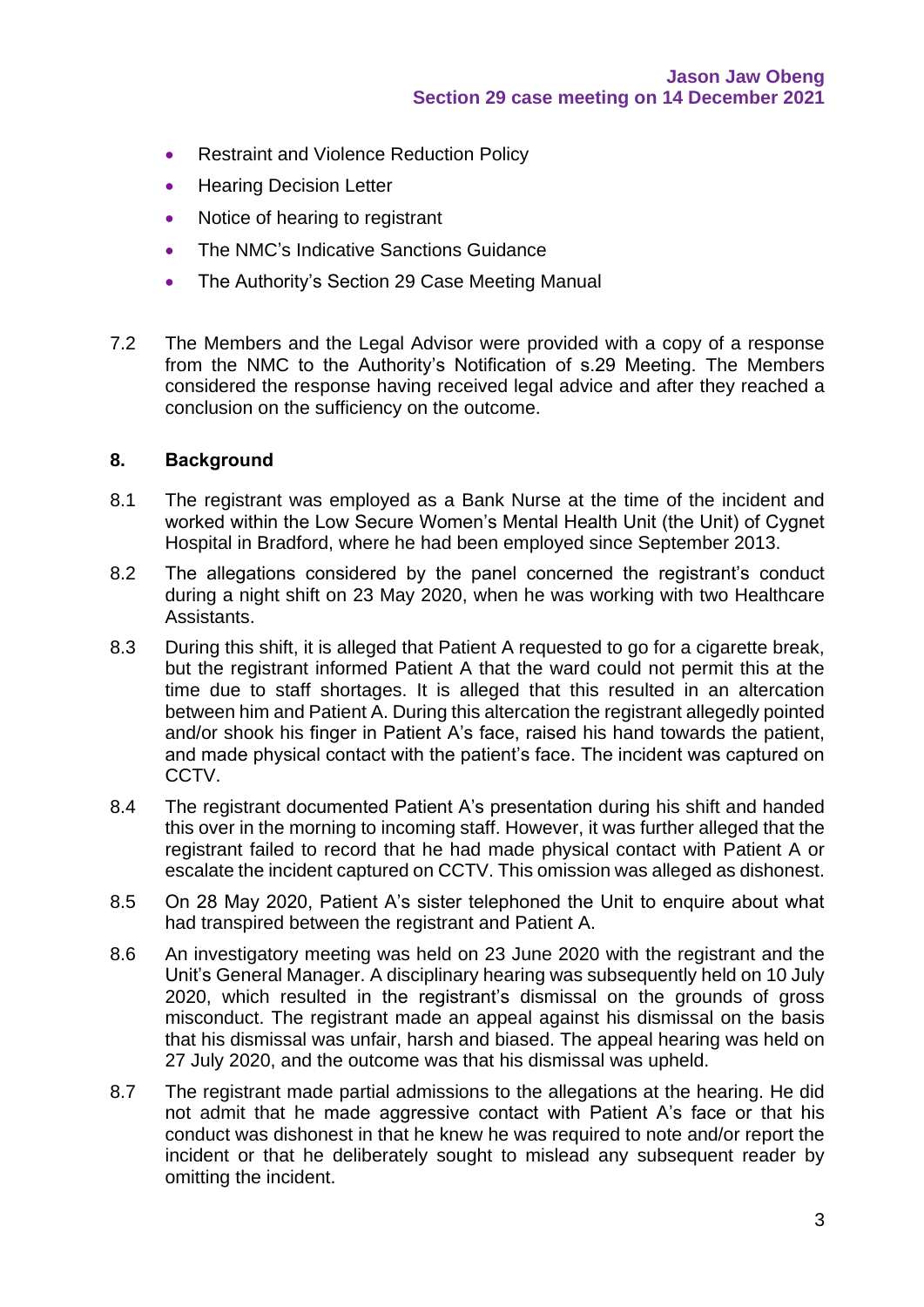- 8.8 The panel found that the registrant must have realised that he made physical contact with Patient A during the incident and that he had failed to accurately record the details of the incident. The panel was, however, mindful of the registrant's previous unblemished career and was satisfied that he had demonstrated insight. A finding of impairment was made solely on public interest grounds.
- 8.9 The panel deemed this to be a rare case where a caution order appropriately and proportionately addressed the serious concerns. It found that the registrant had demonstrated insight and remediation to the point that it would not be in the public interest to prevent the registrant from continuing unrestricted practice. A caution order was imposed for three years.

# **9. Applying Section 29 of the 2002 Act**

- 9.1 The Members considered all the documents before them and received legal advice.
- 9.2 The Members discussed the following concerns about the decision:

#### *Insight*

- 9.3 The Members considered whether the panel had fully grappled with the matter of insight given that the registrant continued to deny being aware that he had made physical contact with Patient A during the incident and denied acting dishonestly.
- 9.4 The Members felt that the registrant had not fully engaged with his dishonesty although he had completed appropriate and relevant courses to the misconduct found proved, which indicated that he was aware that the incident should not have happened and was inappropriate. The panel was also clearly satisfied having considered the evidence that repetition was unlikely.
- 9.5 The Members were mindful that deference was to be given to the panel since it had the benefit of hearing evidence from the registrant when coming to its decisions. The Members also noted that there was significant evidence to confirm that the registrant was a good practitioner working in a difficult field of practice and that the misconduct was an isolated incident.
- 9.6 The registrant's continuing denial that he was aware that he had made physical contact with Patient A was, however, a cause of concern for the Members. Particularly since the incident involved a detained and vulnerable patient and there was an element of power within the relationship with the registrant and Patient A. Furthermore, the panel's thinking and decision making in how it determined the registrant to have insight given his denial of dishonesty was not clear to the Members and for that reason they could not be sure the panel had fully grappled with the level of insight displayed by the registrant.
- 9.7 While the panel did engage with the case and weigh the mitigating and aggravating factors its reasons were poor in how it came to find that the registrant had insight. The Members recognised however, that there was strong mitigation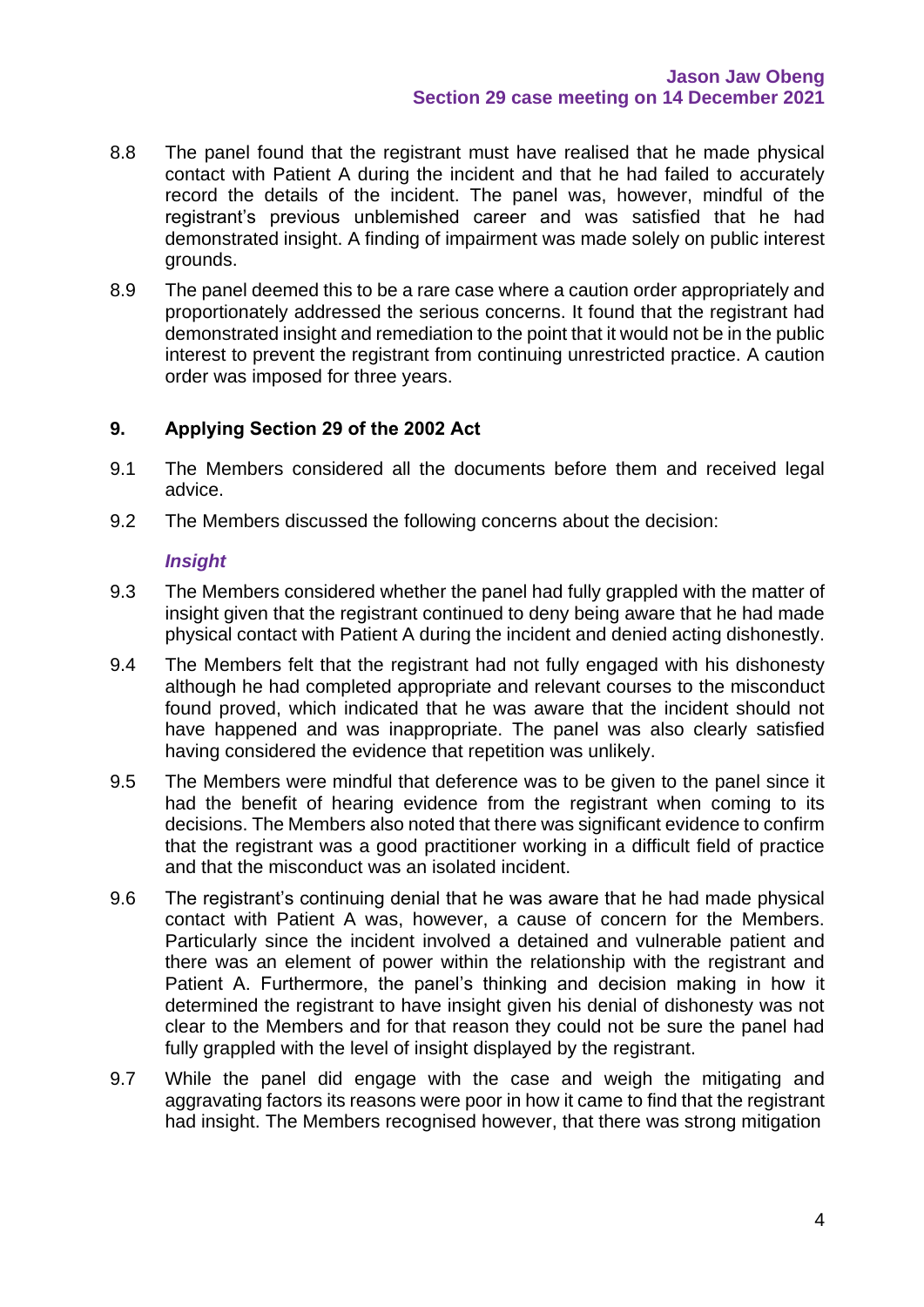# *Aggravating and mitigating features*

- 9.8 The Members considered whether the panel had come to the correct conclusion on impairment having only found the registrant impaired on public interest grounds. The Members acknowledged that the registrant did have significant mitigation, but the panel's reasoning did not engage with the lack of candour shown by the registrant about an action that was central to the case.
- 9.9 The Members also considered the aggravating and mitigating factors identified by the panel with which they largely agreed. However, the Members had difficulty agreeing with the panel's assessment that the incident involved a difficult encounter. This was true, but the registrant had experience working with vulnerable patients and the encounter had not been abnormally difficult. The Members also had difficulty agreeing with the panel's assessment that the dishonesty carried out by the registrant was not for personal gain when clearly the motivation was to conceal the truth and protect himself. The Members considered whether this indicated that the panel's assessment on dishonesty was flawed.
- 9.10 In relation to aggravating factors, the Members considered that the panel failed to note the fact that Patient A was detained and how this further created a power relationship with the registrant.
- 9.11 The Members concluded that the seriousness of the misconduct appeared to be under-played throughout the decision, leading to a lighter sanction. The Members felt that the panel failed to adequately deal with the registrant's partial insight which led them to come to a potentially incorrect conclusion on impairment.

# *Sanction*

- 9.12 The Members considered whether the panel's assessment that this was a rare case where a caution appropriately and proportionately addresses the serious concerns was appropriate.
- 9.13 The Members felt that the panel did not give adequate reference to the SG in relation to a suspension order. This outlines a non-exhaustive list of factors, many of which applied to in this case. Furthermore, the SG on dishonesty referred to many of the factors present in this case, including vulnerable victims, misuse of power, deliberately breaching the professional duty of candour to cover up when things have gone wrong and premeditated conduct. The Members considered that this suggested this was a serious case of dishonesty which the panel did not appear to have properly considered. Instead, the panel appears to have focused on the fact that this was an isolated incident which occurred in difficult working circumstances and that the registrant has an otherwise unblemished record without weighing this against the very serious aspects of the case.
- 9.14 The Members noted that this was an isolated incident and that there was significant remediation undertaken since the incident and there has been no suggestion of repetition. The remediation undertaken by the registrant appeared enough to indicate that he was aware the incident should not have happened and what he should have done following the incident. The Members concluded that it was difficult to go behind the panel's assessment given that it has seen the registrant and made its assessment on risk of repetition and public protection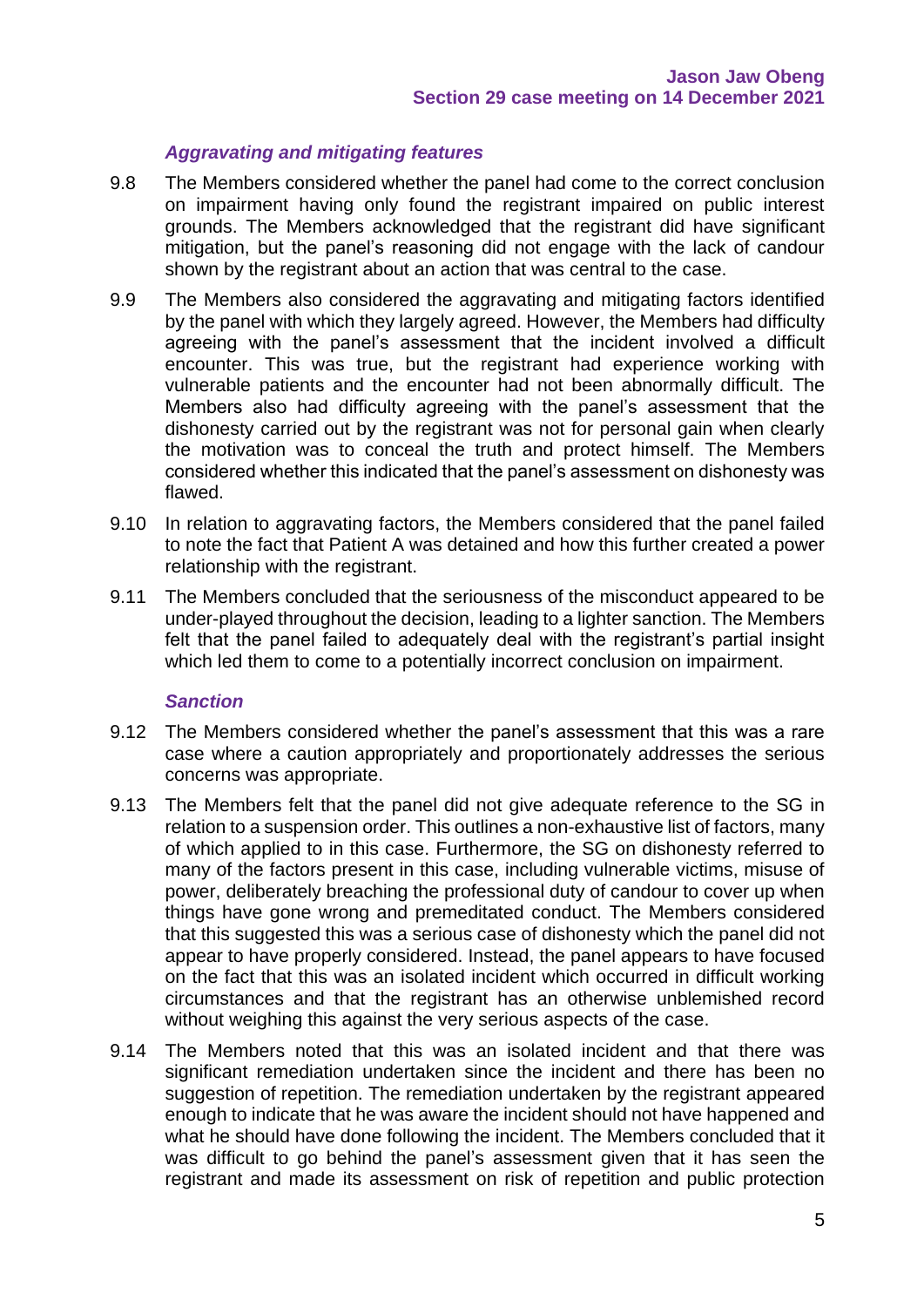concerns. However, the fact that this was a serious incident involving a detained vulnerable patient and exacerbated by the registrant's denial and dishonesty was of concern to the Members.

9.15 Against this, the Members noted particularly that the panel, in considering suspension, had referred to the public interest in competent members of the profession being able to provide care to members of the public. They noted that this was a very challenging area of practice and it had no basis to question the registrant's competence and safety.

#### **Conclusion on insufficiency for public protection**

- 9.16 The Members concluded that the panel's decision to impose a three-year caution was insufficient for public protection.
- 9.17 This was a serious case of misconduct, exacerbated by the registrant's dishonesty to cover up his conduct concerning a detained vulnerable patient. The Members were particularly concerned by the registrant's ongoing dishonesty and by the panel's failure to consider that appropriately in its reasoning. However, they also accepted the strong mitigation, and the view that repetition was unlikely. The Members also acknowledged the public interest in competent practitioners being able to continue to practice without restriction. The decision was finely balanced but, given the poor reasoning and seriousness of the conduct, the Members felt that the sanction was insufficient to protect the public.

### **Referral to court**

- 9.18 Having reached this decision, the Members considered whether the matter should be referred to the Court. In doing so, they took advice on the prospects of success, whether alternative means could be found to address their concerns and the public interest.
- 9.19 The Members noted that their main concern had been over the adequacy of the panel's reasons and determined that it was possible to address those concerns by way of learning points sent to the NMC. The Members also noted that they had no reason to believe that the registrant was an unsafe practitioner or that there was a risk of repetition. They bore in mind that there was a public interest in a competent practitioner being able to practise in a difficult area of work. The Members therefore determined it was not proportionate in this matter to refer the case to court.
- 9.20 For these reasons, the Panel agreed that the Authority should not exercise its power under Section 29 and refer this case to the High Court of Justice of England and Wales.

# **10. Learning points**

10.1 The Members agreed that the learning points set out at Appendix C should be communicated to the Regulator.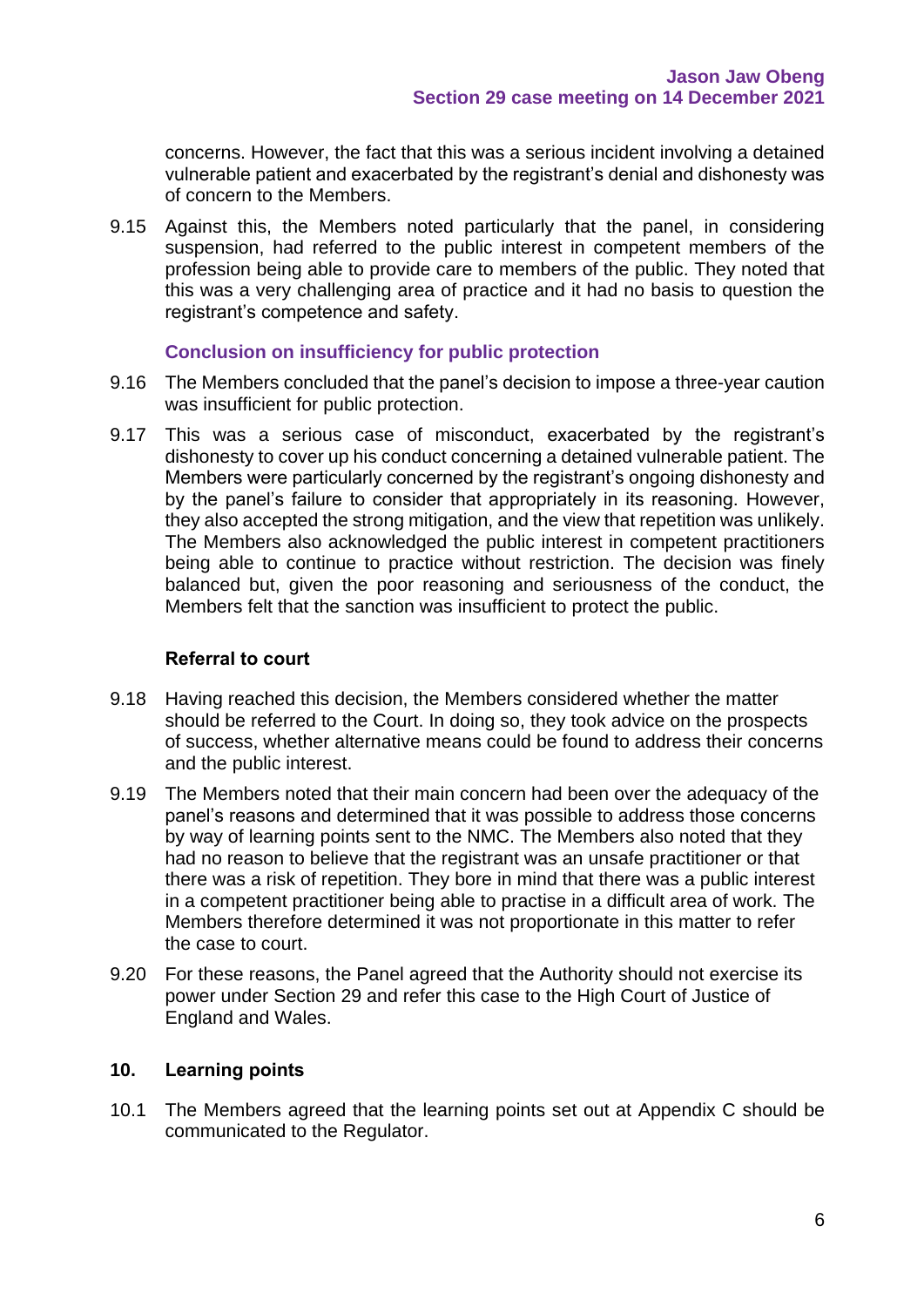# **Jason Jaw Obeng Section 29 case meeting on 14 December 2021**

Alan Clamp.

**Alan Clamp (Chair) Dated**

**04/01/22**